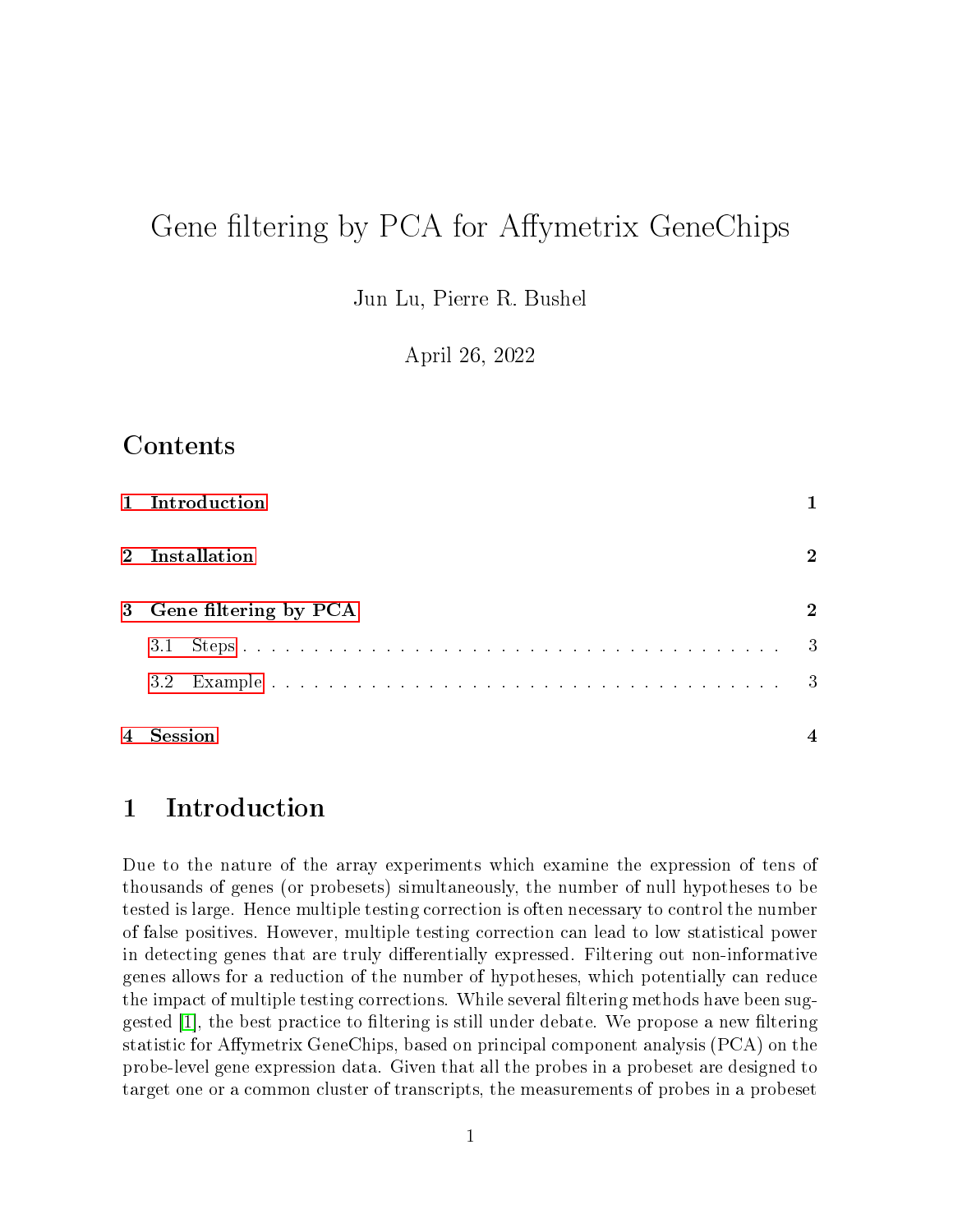should be correlated. The degree of concordance of gene expression among probes can be approximated by the proportion of variation accounted by the first principal component (PVAC). Using a wholly defined spike-in dataset, we have shown that filtering by PVAC provides increased sensitivity in detecting truly differentially expressed genes while controlling the false discoveries. Furthermore, a data-driven approach to guide the selection of the filtering threshold value is also proposed.

The pvac package implements the method proposed in the paper: Jun Lu, Robnet T. Kerns, Shyamal Peddada, and Pierre R. Bushel 2011 "Principal component analysisbased filtering improves detection for Affymetrix gene expression arrays" Nucleic Acids Res. 39(13):e86.

In the sections below, we provide instructions on how to perform the PCA-based gene filtering using this package, and an example for demonstration.

#### <span id="page-1-0"></span>2 Installation

Simply skip this section if one has been familiar with the usual Bioconductor installation process. Assume that a recent version of R has been correctly installed.

Install the packages from the Bioconductor repository, using the BiocManager::install function. Within R console, type:

```
> if (!requireNamespace("BiocManager", quietly=TRUE))
+ install.packages("BiocManager")
```

```
> BiocManager::install("pvac")
```
Installation using the BiocManager::install function automatically handles the package dependencies. The pvac package depends on the package affy, which can be installed in the same way as shown above. We also recommend to install the package pbapply (for showing a progress bar).

### <span id="page-1-1"></span>3 Gene filtering by PCA

PCA-based filtering requires the probe level data (*Cel* files). Also, note that filtering is performed using either all samples, or a subset of samples chosen by ignoring the sample class labels. Outlier samples should be removed before filtering. Ideally the number of samples should be at least 6 in order to make the PCA-based filtering effective.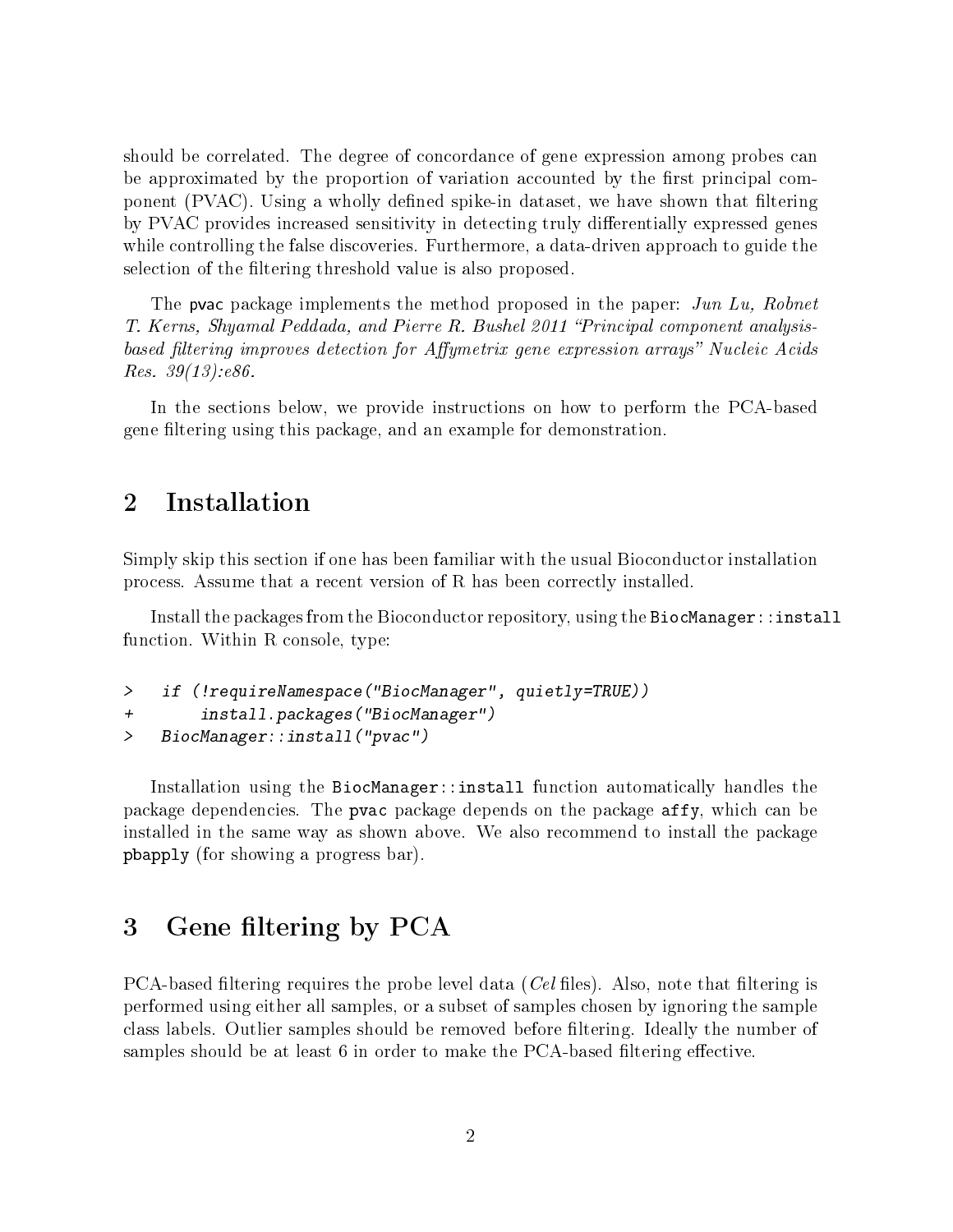#### <span id="page-2-0"></span>3.1 Steps

These are a few steps for a typical analysis. Here assume all the Cel files are put in a directory, say  $/my/directory/celfiles$ 

1. Read in the Cel files and store in an AffyBatch object

```
> library(affy)
```

```
> abatch <- ReadAffy(celfile.path="/my/directory/celfiles")
```
- 2. Summarize the probe level data into probeset level data, and store them in an ExpressionSet object. Here we use the method called rma as an example,
	- > myeset <- rma(abatch)
- 3. Perform gene filtering and exclude probesets with low concordance in probe intensity measurements
	- > library(pvac)
	- > ft <- pvacFilter(abatch)
	- > myeset <- eset[ft\$aset,]

Here the myeset is an ExpressionSet object containing probesets that have passed the default filtering threshold. To see additional information returned by pvacFilter, type ?pvacFilter.

4. Identify the differentially expressed genes. In the case of a two-group comparison, one can use the simple t test to identify the genes of interest. Given a vector group which contains the group indicators for the samples (from the function call sampleNames(myeset)), one can do,

```
> library(genefilter)
> myres = rowttests(exprs(myeset), as.factor(group))
```
#### <span id="page-2-1"></span>3.2 Example

We use MLL.A dataset in the package ALLMLL as an example to illustrate the PCA filtering procedure. This dataset contains 20 samples from a leukemia study with RNAs hybridized on the HGU133A chip. The data have been stored in an AffyBatch object. First we perform the usual summarization and then filtering.

```
> library(affy)
> library(pvac)
```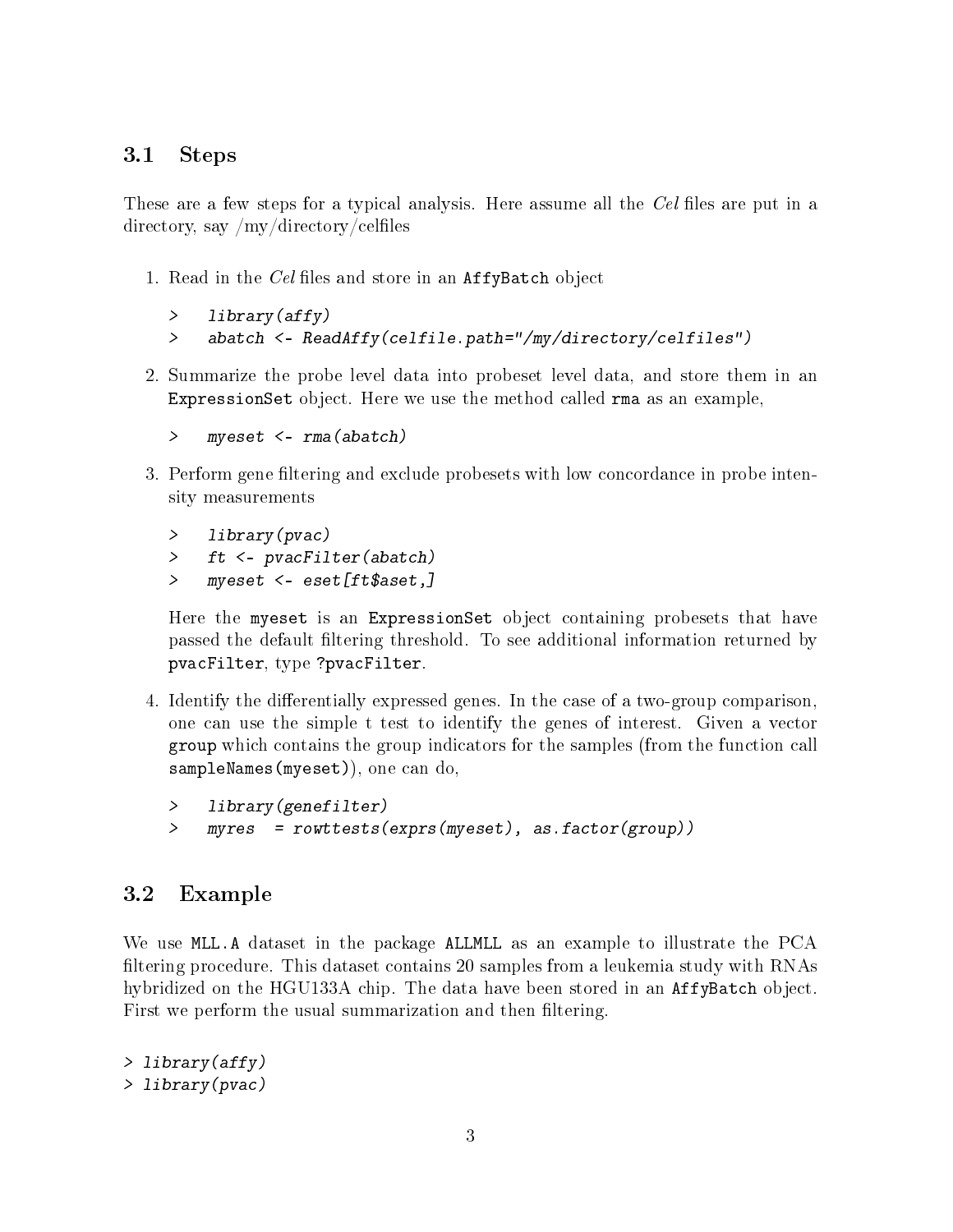```
> library(ALLMLL)
> data(MLL.A)
> myeset <- rma(MLL.A)
Background correcting
Normalizing
Calculating Expression
> ft <- pvacFilter(MLL.A)
Making absent/present calls, preprocessing data ...
Computing the PVAC scores ...
Deriving the filtering threshold ...
PVAC cutoff score (<=0.5): 0.44484
> myeset.filtered <- myeset[ft$aset,]
```
The pvac package selects the filtering threshold by first identifying a group of probesets being called "Absent" across all samples by the mas5 algorithm (in the affy package). The 99 percentile value of the PVAC scores in this (null) set of probesets is chosen as the default cutoff value. Certainly one can lower the percentile value to relax the filtering threshold if necessary. In addition, the maximum value of the threshold value is set at 0.5, which corresponds to 50% of the total variation accounted for by the first PC.

We can plot the distributions of the PVAC scores as shown in Figure 1.

```
> plot(density(ft$pvac[ft$nullset]),xlab="PVAC score",main="",
            col="gray",cex.lab=0.5,xlim=c(0,1))> lines(density(ft$pvac),col=1)
> abline(v=ft$cutoff,lty=2,col="gray")
```
#### <span id="page-3-0"></span>4 Session

```
> print(sessionInfo())
```

```
R version 4.2.0 RC (2022-04-19 r82224)
Platform: x86_64-pc-linux-gnu (64-bit)
Running under: Ubuntu 20.04.4 LTS
```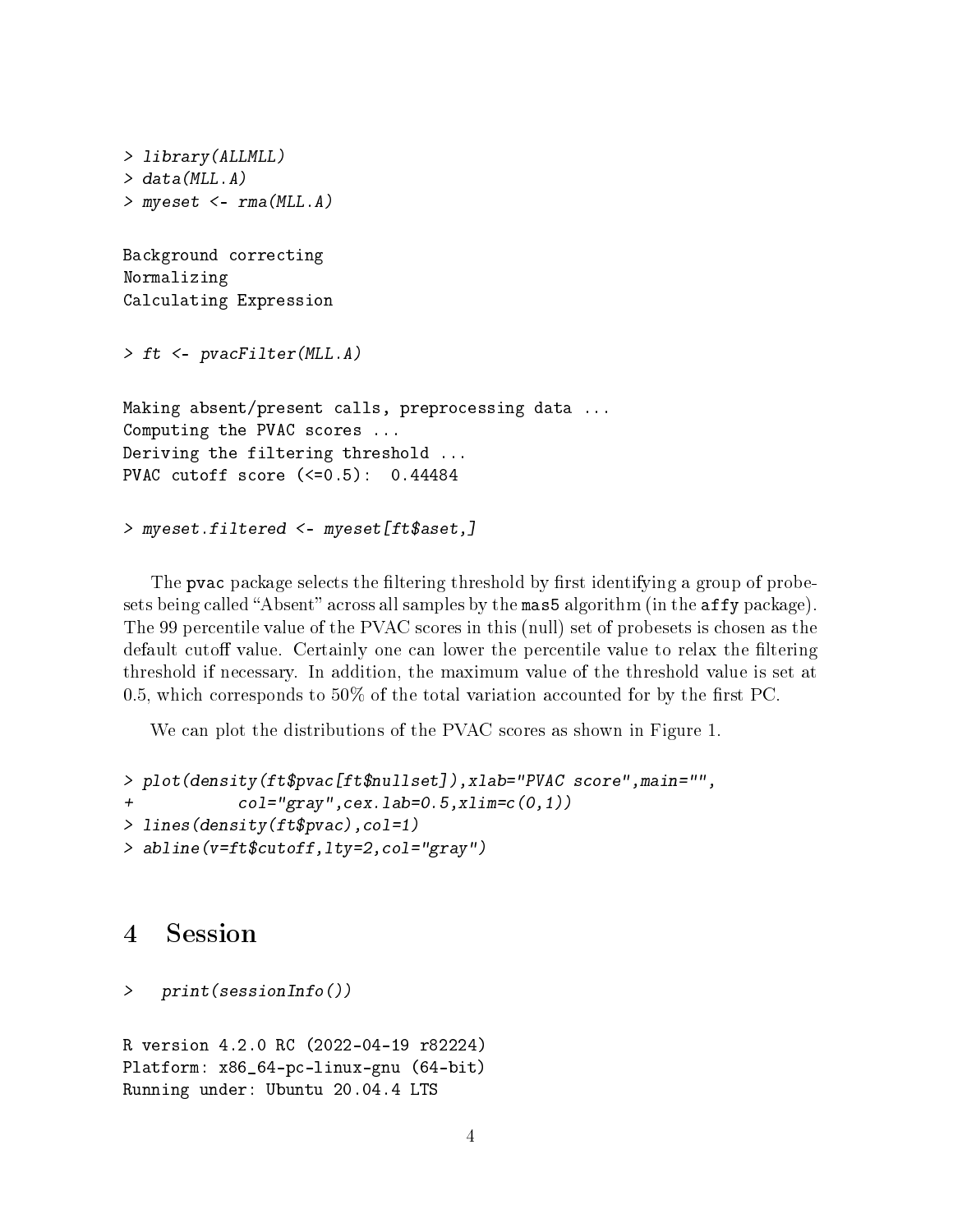

Figure 1: Density plots of PVAC scores from a group of "Absent" probesets (in gray) and the full set (in black). The vertical gray line indicates the default filtering cutoff value.